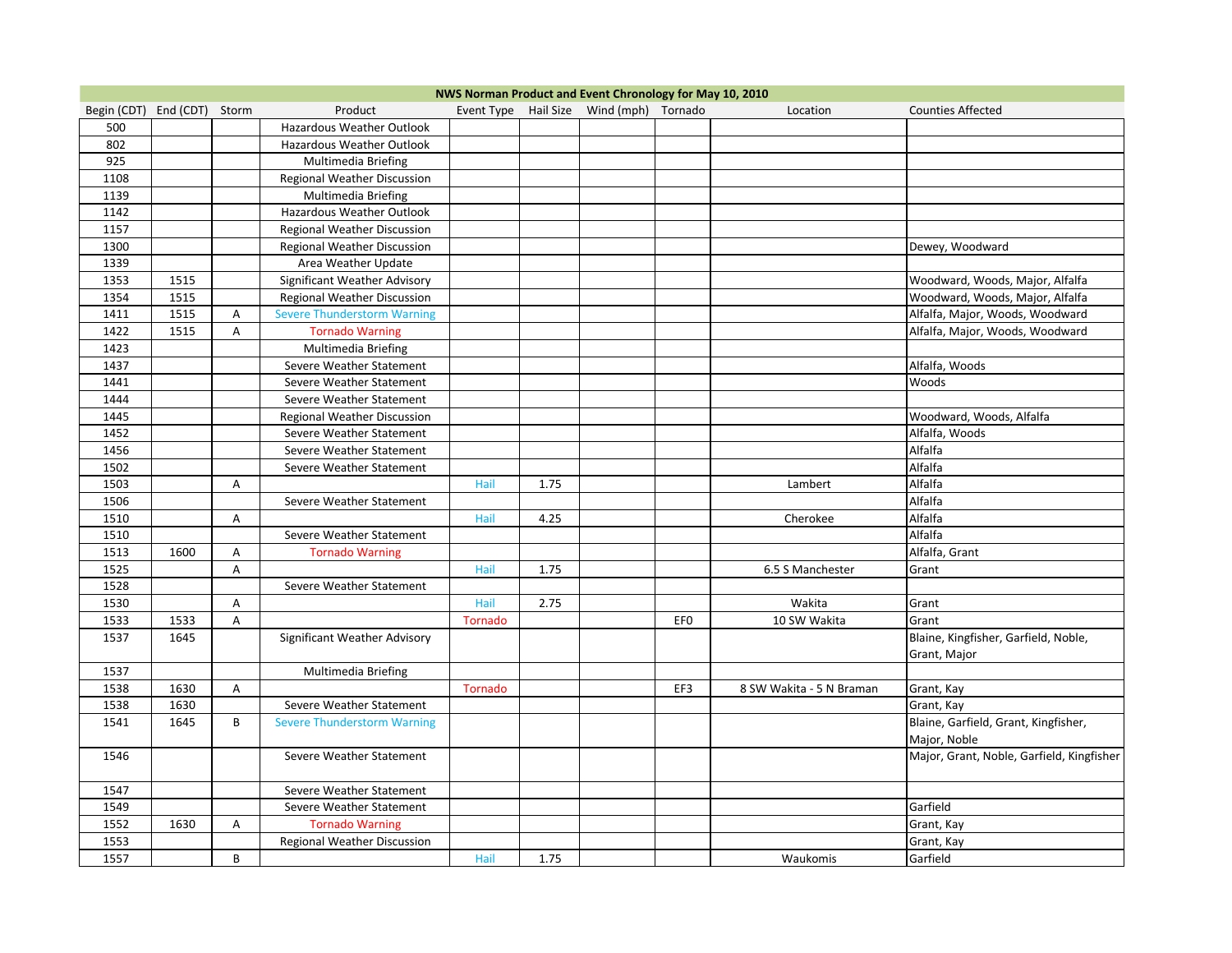| 1557         |      |              | Severe Weather Statement           |                |                |                 |                            | Grant                                    |
|--------------|------|--------------|------------------------------------|----------------|----------------|-----------------|----------------------------|------------------------------------------|
| 1557         |      |              | Severe Weather Statement           |                |                |                 |                            | Garfield                                 |
| 1600         |      | A            |                                    | Hail           | 2.75           |                 | 3 SE Renfrow               | Grant                                    |
| 1602         |      | B            |                                    | Hail           | $\mathbf{1}$   |                 | 5 E Vance AFB              | Garfield                                 |
| 1603         |      | B            |                                    | Hail           | 1.25           |                 | 2 E Fairmont               | Garfield                                 |
| 1603         | 1603 | Α            |                                    | <b>Tornado</b> |                | EF <sub>0</sub> | 3 NW Medford               | Grant                                    |
| 1603         |      |              | Significant Weather Advisory       |                |                |                 |                            |                                          |
| 1603         |      |              | Severe Weather Statement           |                |                |                 |                            | Grant, Noble, Garfield                   |
| 1603         |      |              | Area Weather Update                |                |                |                 |                            | Garfield                                 |
| 1606         |      |              | Severe Weather Statement           |                |                |                 |                            | Grant, Kay                               |
| 1608         |      | B            |                                    | Hail           | 1.75           |                 | 3 E Waukomis               | Garfield                                 |
| 1609         |      |              | Severe Weather Statement           |                |                |                 |                            | Archer, Baylor, Clay, Cotton, Jefferson, |
|              |      |              |                                    |                |                |                 |                            | Stephens, Tillman, Wichita               |
|              |      | B            |                                    |                | $\overline{2}$ |                 |                            |                                          |
| 1610         |      |              |                                    | Hail           |                |                 | 1 SE Fairmont              | Garfield                                 |
| 1614         | 1715 |              | Significant Weather Advisory       |                |                |                 |                            | Caddo, Canadian, Grady, McClain,         |
|              |      |              |                                    |                |                |                 |                            | Oklahoma, Logan, Kingfisher, Cleveland   |
| 1615         |      | B            |                                    | Hail           | 4.75           |                 | 5.5 E Billings             | Noble                                    |
| 1615         | 1623 | Α            |                                    | Tornado        |                | EF1             | 7 E Renfrow - 6 WNW Braman | Grant, Kay                               |
| 1616         | 1715 |              | <b>Severe Thunderstorm Warning</b> |                |                |                 |                            | Caddo, Canadian, Cleveland, Grady,       |
|              |      |              |                                    |                |                |                 |                            | Kingfisher, Logan, McClain, Oklahoma     |
|              |      |              |                                    |                |                |                 |                            |                                          |
|              |      |              |                                    |                |                |                 |                            |                                          |
| 1616         | 1700 | B            | <b>Tornado Warning</b>             |                |                |                 |                            | Garfield, Kay, Noble                     |
| 1617         |      | B            |                                    | Hail           | 2.5            |                 | Garber                     | Garfield                                 |
| 1617         | 1626 | A            |                                    | Tornado        |                | EF1             | 6 WNW - 3.5 NNE Braman     | Kay                                      |
| 1618         |      |              | Severe Weather Statement           |                |                |                 |                            | Garfield                                 |
| 1621         | 1622 | Α            |                                    | Tornado        |                | EF <sub>0</sub> | 6 N Nardin - 6 W Braman    | Kay                                      |
| 1625         | 1700 | A            | <b>Tornado Warning</b>             |                |                |                 |                            | Kay                                      |
| 1628         |      |              | Severe Weather Statement           |                |                |                 |                            | Kay, Noble, Garfield                     |
| 1630         |      | B            |                                    | Hail           | 2.75           |                 | 8 E Billings               | Noble                                    |
| 1630         |      |              | Severe Weather Statement           |                |                |                 |                            |                                          |
| 1632         |      |              | <b>Regional Weather Discussion</b> |                |                |                 |                            | Kay                                      |
| 1633         |      |              | Significant Weather Advisory       |                |                |                 |                            | Archer, Clay, Cotton, Jefferson,         |
|              |      |              |                                    |                |                |                 |                            | Stephens, Wichita                        |
| 1636         |      |              | Severe Weather Statement           |                |                |                 |                            | Garfield, Kay, Noble                     |
| 1639         |      |              |                                    | Hail           | 1.5            |                 | 1 N Minco                  | Grady                                    |
| 1639         |      |              |                                    | Hail           | 1.75           |                 | Minco                      | Grady                                    |
| 1640         |      | $\mathsf{C}$ |                                    | Hail           | $\mathbf{1}$   |                 | 3 ESE Union City           | Canadian                                 |
| 1641         |      |              | Significant Weather Advisory       |                |                |                 |                            | Caddo, McClain, Grady, Cleveland,        |
|              |      |              |                                    |                |                |                 |                            | Oklahoma, Canadian, Kingfisher, Logan    |
|              |      |              |                                    |                |                |                 |                            |                                          |
| 1641         | 1745 |              | Severe Weather Statement           |                |                |                 |                            | Grady, Cleveland, Canadian, Oklahoma     |
|              |      |              |                                    |                |                |                 |                            |                                          |
| 1642<br>1646 |      |              | Severe Weather Statement           |                |                |                 | 7 SSE El Reno - 7 W Yukon  | Kay, Noble                               |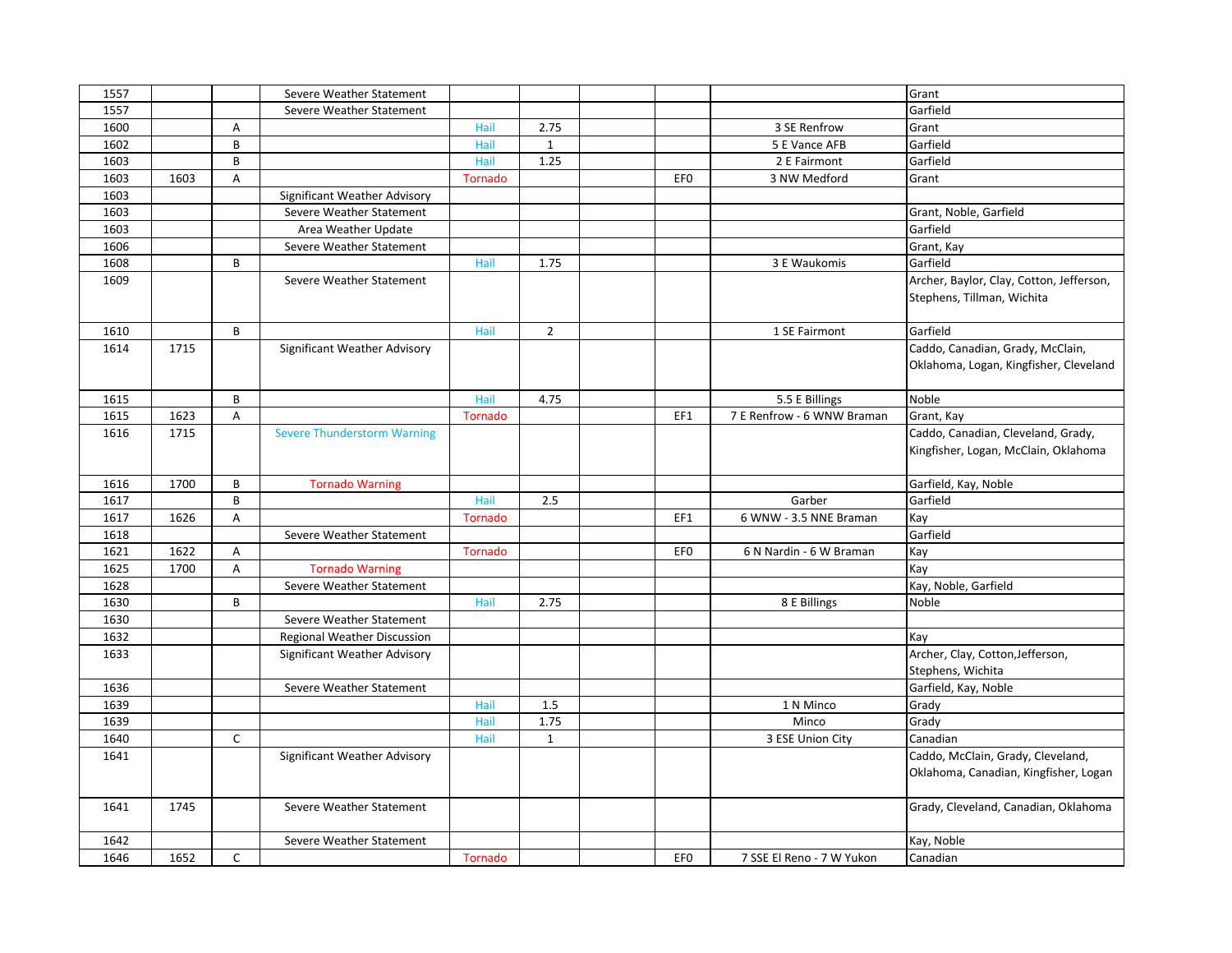| 1646 | 1654 | H              |                                    | Tornado |              |    | EF <sub>0</sub> | 5.5 N Piedmont - 0.5 E Cashion | Canadian, Kingfisher, Logan          |
|------|------|----------------|------------------------------------|---------|--------------|----|-----------------|--------------------------------|--------------------------------------|
| 1647 | 1745 | C, I           | <b>Tornado Warning</b>             |         |              |    |                 |                                | Canadian, Cleveland, Grady, Oklahoma |
|      |      |                |                                    |         |              |    |                 |                                |                                      |
| 1647 |      |                | Severe Weather Statement           |         |              |    |                 |                                | Canadian                             |
| 1651 | 1745 |                | <b>Severe Thunderstorm Warning</b> |         |              |    |                 |                                | Clay, Cotton, Jefferson, Stephens,   |
|      |      |                |                                    |         |              |    |                 |                                | Wichita                              |
| 1653 | 1653 | B              |                                    | Tornado |              |    | EF <sub>0</sub> | 1 NNE Red Rock                 | Noble                                |
| 1653 |      |                | Area Weather Update                |         |              |    |                 |                                | Kay, Noble                           |
| 1653 |      |                | Severe Weather Statement           |         |              |    |                 |                                | Grady, Cleveland, Oklahoma, Canadian |
|      |      |                |                                    |         |              |    |                 |                                |                                      |
| 1655 |      | B              |                                    | Hail    | 1.75         |    |                 | 3 ESE White Eagle              | Kay                                  |
| 1657 | 1730 | B              | <b>Tornado Warning</b>             |         |              |    |                 |                                | Noble                                |
| 1658 |      |                | Severe Weather Statement           |         |              |    |                 |                                |                                      |
| 1700 | 1712 | B              |                                    | Tornado |              |    | EF1             | 5 ESE - 14 E Marland           | Noble                                |
| 1700 | 1800 |                | Severe Weather Statement           |         |              |    |                 |                                | Grady, Cleveland, McClain, Oklahoma, |
|      |      |                |                                    |         |              |    |                 |                                | Pottawatomie, Lincoln                |
| 1702 | 1703 | B              |                                    | Tornado |              |    | EF1             | 5 SE - 6.5 SE Marland          | Noble                                |
| 1703 |      | G              |                                    | Hail    | 1.75         |    |                 | Corum                          | <b>Stephens</b>                      |
| 1703 |      | B              |                                    | Wind    |              | 81 |                 | 8.5 E Red Rock                 | Noble                                |
| 1703 | 1745 |                | Regional Weather Discussion        |         |              |    |                 |                                | Logan, Payne, Lincoln, Noble         |
| 1705 | 1714 | D              |                                    | Tornado |              |    | EF1             | Hastings - Waurika Lake        | Jefferson                            |
| 1705 | 1800 |                | <b>Severe Thunderstorm Warning</b> |         |              |    |                 |                                | Cleveland, Grady, Lincoln, McClain,  |
|      |      |                |                                    |         |              |    |                 |                                |                                      |
|      |      |                |                                    |         |              |    |                 |                                | Oklahoma, Pottawatomie               |
| 1706 |      | D              |                                    | Hail    | $\mathbf{1}$ |    |                 | 2 S Comanche                   | <b>Stephens</b>                      |
| 1707 |      | $\overline{1}$ |                                    | Hail    | 1.75         |    |                 | 1 N Tabler                     | Grady                                |
| 1707 | 1745 |                | <b>Severe Thunderstorm Warning</b> |         |              |    |                 |                                | Lincoln, Logan, Noble, Payne         |
| 1707 |      |                | Severe Weather Statement           |         |              |    |                 |                                | Wichita, Cotton, Clay, Stephens,     |
|      |      |                |                                    |         |              |    |                 |                                | Jefferson                            |
| 1709 |      |                | Severe Weather Statement           |         |              |    |                 |                                | Garvin, Murray, Carter, Stephens     |
| 1709 |      |                | Severe Weather Statement           |         |              |    |                 |                                | Cleveland                            |
| 1713 | 1713 | $\mathsf{C}$   |                                    | Tornado |              |    | EF <sub>0</sub> | Oklahoma City                  | Oklahoma                             |
| 1715 |      |                |                                    | Hail    | 4            |    |                 | Del City                       | Oklahoma                             |
| 1715 |      | J              |                                    | Hail    | $\mathbf{1}$ |    |                 | 0.5 NE Blanchard               | Mcclain                              |
| 1715 |      | H              |                                    | Hail    | 0.75         |    |                 | 5 SSW Lake Carl Blackwell Dam  | Payne                                |
| 1715 | 1800 |                | <b>Severe Thunderstorm Warning</b> |         |              |    |                 |                                | Carter, Garvin, Murray, Stephens     |
| 1715 |      |                | Severe Weather Statement           |         |              |    |                 |                                | Cleveland                            |
| 1716 |      | H              |                                    | Hail    | 2.75         |    |                 | Moore                          | Cleveland                            |
| 1718 | 1802 | $\mathbf{I}$   |                                    | Tornado |              |    | EF3             | 4.5 NNW Pink - 5 NW Shawnee    | Pottawatomie                         |
| 1719 | 1815 | $\mathsf{C}$   | <b>Tornado Warning</b>             |         |              |    |                 |                                | Lincoln, Logan                       |
| 1720 |      | H              |                                    | Hail    | 1.75         |    |                 | 11 SSW Lake Carl Blackwell Dam | Payne                                |
| 1720 | 1727 | G              |                                    | Tornado |              |    | EF1             | 3 NE Bray - 2.5 ESE Cox City   | Stephens, Grady                      |
| 1720 | 1751 |                |                                    | Tornado |              |    | EF4             | Moore - 2 S Harrah             | Cleveland, Oklahoma                  |
| 1720 |      | J              |                                    | Wind    |              | 63 |                 | 1 S Norman Westheimer Arpt     | Cleveland                            |
| 1722 | 1727 | $\mathbf{I}$   |                                    | Tornado |              |    | EF1             | 2 SE Moore                     | Cleveland                            |
| 1722 |      |                | Severe Weather Statement           |         |              |    |                 |                                | Grady, Stephens, Garvin              |
| 1723 |      |                |                                    | Hail    | 2.13         |    |                 | 4 W Moore                      | Cleveland                            |
|      |      |                |                                    |         |              |    |                 |                                |                                      |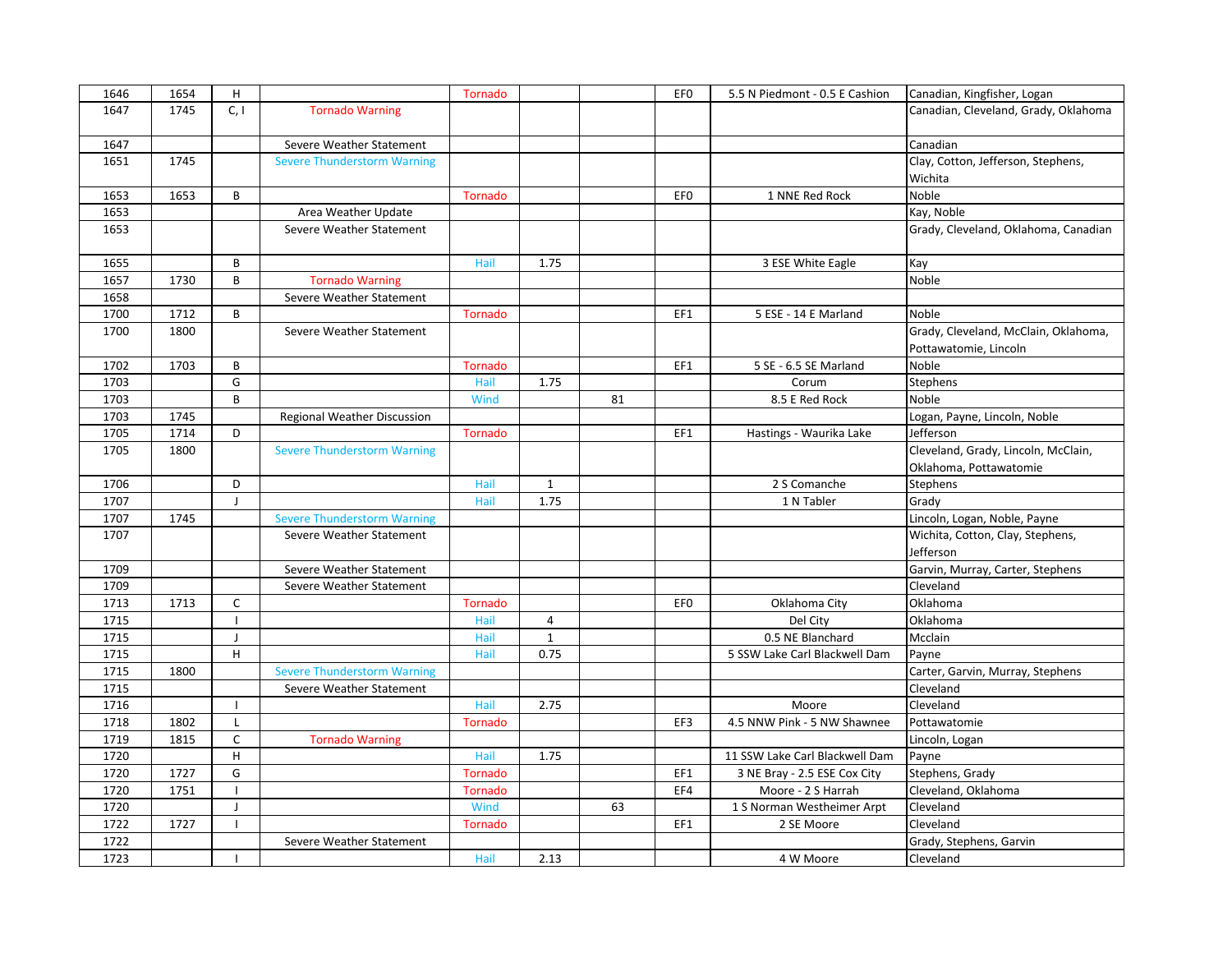| 1725 |      |                |                                    | Hail           | 4.6            |    |                 | 1 ENE Moore                   | Cleveland                             |
|------|------|----------------|------------------------------------|----------------|----------------|----|-----------------|-------------------------------|---------------------------------------|
| 1725 | 1745 | G              | <b>Tornado Warning</b>             |                |                |    |                 |                               | Garvin, Grady, Stephens               |
| 1726 | 1815 | I, J, L        | <b>Tornado Warning</b>             |                |                |    |                 |                               | Cleveland, Lincoln, Oklahoma,         |
|      |      |                |                                    |                |                |    |                 |                               | Pottawatomie                          |
| 1727 | 1727 | $\overline{1}$ |                                    | <b>Tornado</b> |                |    | EF1             | 4 ESE Moore                   | Cleveland                             |
| 1729 |      | H              |                                    | Hail           | 0.75           |    |                 | 0.5 E Stillwater Airport      | Payne                                 |
| 1730 |      | $\overline{1}$ |                                    | Hail           | 2.75           |    |                 | 1 ESE Moore                   | Cleveland                             |
| 1730 |      | п              |                                    | Hail           | 1.75           |    |                 | 3 S Choctaw                   | Oklahoma                              |
| 1732 |      | К              |                                    | Hail           | 1.75           |    |                 | Ryan                          | Jefferson                             |
| 1732 | 1759 | $\overline{1}$ |                                    | <b>Tornado</b> |                |    | EF4             | Norman - 4 E Pink             | Cleveland, Pottawatomie               |
| 1732 |      | $\mathbf{I}$   |                                    | Wind           |                | 64 |                 | 2 SE Norman                   | Cleveland                             |
| 1734 | 1740 | $\perp$        |                                    | Tornado        |                |    | EF1             | Norman                        | Cleveland                             |
| 1735 |      |                | Severe Weather Statement           |                |                |    |                 |                               | Clay, Cotton, Stephens, Jefferson     |
| 1736 | 1743 | G              |                                    | <b>Tornado</b> |                |    | EF1             | 7 WSW - 2.5 W Wayne           | McClain                               |
| 1736 |      |                | Severe Weather Statement           |                |                |    |                 |                               | Payne                                 |
| 1736 |      |                | Severe Weather Statement           |                |                |    |                 |                               | Cleveland                             |
| 1737 | 1737 | G              |                                    | <b>Tornado</b> |                |    | EF <sub>0</sub> | 7 WSW - 6 W Wayne             | McClain                               |
| 1739 | 1759 | J              |                                    | Tornado        |                |    | EF <sub>2</sub> | E of Noble - 4 E Pink         | Cleveland, Pottawatomie               |
| 1740 | 1815 | E              | <b>Severe Thunderstorm Warning</b> |                |                |    |                 |                               | Jefferson, Stephens                   |
| 1744 | 1746 | E              |                                    | Tornado        |                |    | EF <sub>0</sub> | 9 WSW - 7.5 WSW Cornish       | Jefferson                             |
| 1745 | 1815 |                | Severe Weather Statement           |                |                |    |                 |                               | Jefferson, Stephens, Carter           |
| 1747 |      |                | Severe Weather Statement           |                |                |    |                 |                               |                                       |
| 1749 | 1815 | E              | <b>Tornado Warning</b>             |                |                |    |                 |                               | Carter, Jefferson, Stephens           |
| 1750 | 1754 | D              |                                    | Tornado        |                |    | EF <sub>0</sub> | 3 E - 5 E Loco                | Stephens                              |
| 1750 |      |                | Regional Weather Discussion        |                |                |    |                 |                               | Cleveland, Pottawatomie, Oklahoma,    |
|      |      |                |                                    |                |                |    |                 |                               | Lincoln                               |
| 1752 | 1845 |                | Severe Weather Statement           |                |                |    |                 |                               | Jefferson, Love, Carter               |
| 1752 |      |                | Severe Weather Statement           |                |                |    |                 |                               | Lincoln                               |
| 1756 | 1835 | $\perp$        |                                    | Tornado        |                |    | EF3             | Tecumseh - Cromwell           | Pottawatomie, Seminole                |
| 1756 | 1845 | E, K           | <b>Tornado Warning</b>             |                |                |    |                 |                               | Carter, Jefferson, Love               |
| 1756 |      |                | Severe Weather Statement           |                |                |    |                 |                               | Jefferson                             |
| 1759 | 1845 |                | <b>Severe Thunderstorm Warning</b> |                |                |    |                 |                               | Cleveland, Garvin, McClain, Pontotoc, |
|      |      |                |                                    |                |                |    |                 |                               | Pottawatomie, Seminole                |
| 1800 |      | К              |                                    | Hail           | $\overline{2}$ |    |                 | 5.5 WSW Grady                 | Jefferson                             |
| 1802 | 1845 |                | <b>Severe Thunderstorm Warning</b> |                |                |    |                 |                               | Kay                                   |
| 1804 | 1810 | E              |                                    | <b>Tornado</b> |                |    | EF <sub>2</sub> | 4 SSW Healdton - 2 NNW Wilson | Carter                                |
| 1804 | 1845 | E              | <b>Tornado Warning</b>             |                |                |    |                 |                               | Carter, Johnston, Murray              |
| 1804 | 1845 |                | <b>Tornado Warning</b>             |                |                |    |                 |                               | Kay                                   |
| 1804 | 1915 |                | Severe Weather Statement           |                |                |    |                 |                               | Lincoln, Pottawatomie, Seminole,      |
|      |      |                |                                    |                |                |    |                 |                               | Hughes                                |
| 1808 | 1915 | $\mathsf{J}$   | <b>Tornado Warning</b>             |                |                |    |                 |                               | Hughes, Lincoln, Pottawatomie,        |
|      |      |                |                                    |                |                |    |                 |                               | Seminole                              |
| 1808 | 1845 |                | <b>Tornado Warning</b>             |                |                |    |                 |                               | Kay                                   |
| 1809 |      |                | Severe Weather Statement           |                |                |    |                 |                               | Stephens, Carter, Jefferson           |
| 1811 | 1900 |                | <b>Tornado Warning</b>             |                |                |    |                 |                               | Noble                                 |
| 1811 |      |                | Severe Weather Statement           |                |                |    |                 |                               | Carter, Johnston, Murray              |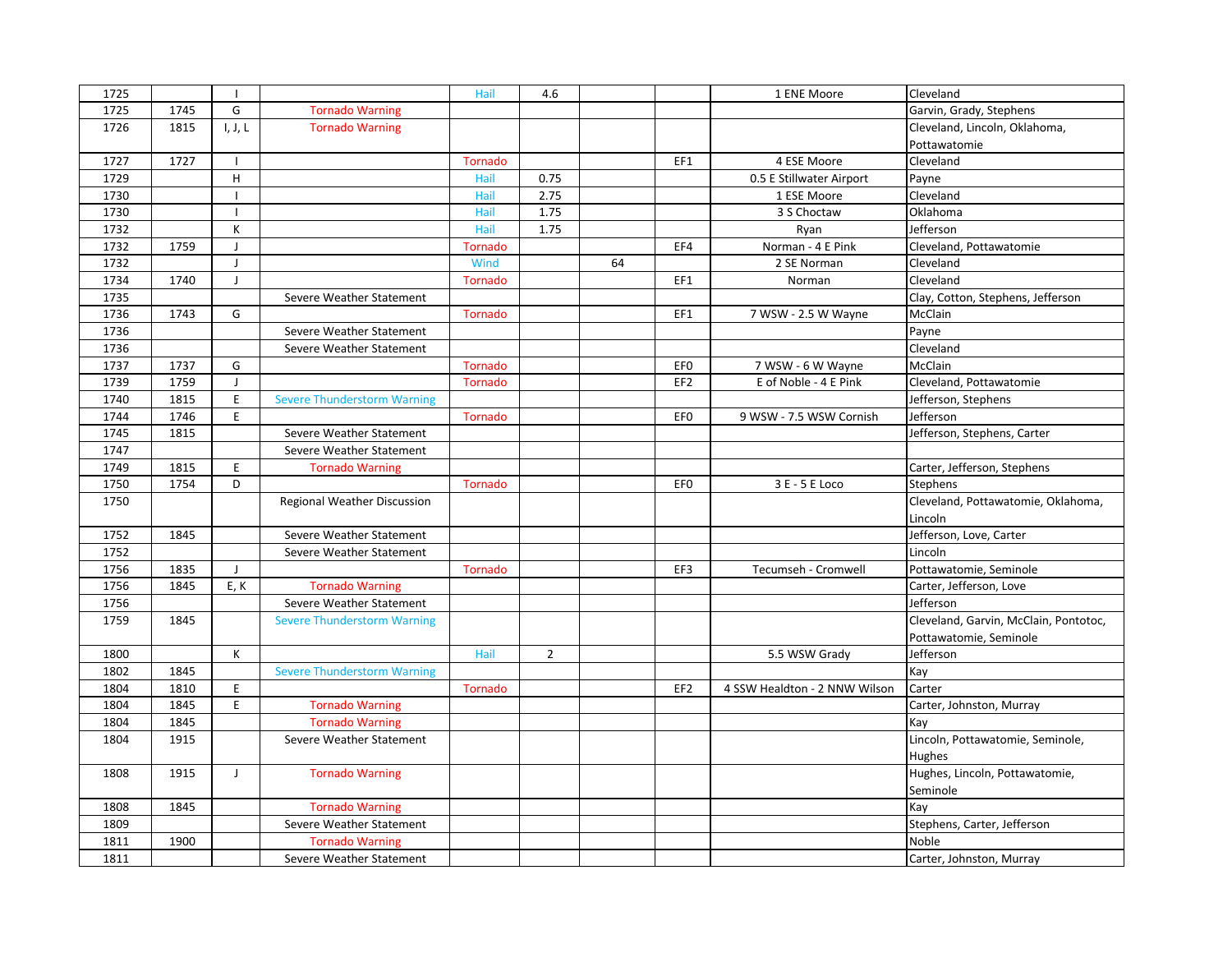| 1812 | 1900 |    | <b>Severe Thunderstorm Warning</b> |                |              |    |                 |                          | Cleveland, Grady, McClain,         |
|------|------|----|------------------------------------|----------------|--------------|----|-----------------|--------------------------|------------------------------------|
|      |      |    |                                    |                |              |    |                 |                          | Pottawatomie                       |
| 1813 |      |    | Severe Weather Statement           |                |              |    |                 |                          | Kay                                |
| 1816 | 1900 |    | Severe Weather Statement           |                |              |    |                 |                          | Stephens, Grady, Garvin, McClain   |
| 1816 |      |    | Severe Weather Statement           |                |              |    |                 |                          | Noble                              |
| 1818 | 1900 |    | <b>Severe Thunderstorm Warning</b> |                |              |    |                 |                          | Garvin, Grady, McClain, Stephens   |
| 1818 |      |    | Severe Weather Statement           |                |              |    |                 |                          | Seminole                           |
| 1821 |      |    | Severe Weather Statement           |                |              |    |                 |                          | Cleveland                          |
| 1822 | 1834 | E  |                                    | <b>Tornado</b> |              |    | EF3             | 6 NW - 7 N Lone Grove    | Carter                             |
| 1822 |      |    | Severe Weather Statement           |                |              |    |                 |                          | Carter, Johnston, Murray           |
| 1825 |      |    |                                    | Hail           | $\mathbf{1}$ |    |                 | 2 SE Norman              | Cleveland                          |
| 1825 | 1825 | E  |                                    | Tornado        |              |    | EF <sub>0</sub> | 4 WNW Ardmore            | Carter                             |
| 1826 |      |    | Severe Weather Statement           |                |              |    |                 |                          | Murray                             |
| 1826 |      |    | Severe Weather Statement           |                |              |    |                 |                          | Love                               |
| 1830 |      | К  |                                    | Hail           | 4.25         |    |                 | 10 NW Marietta           | Love                               |
| 1830 |      | D  |                                    | Hail           | $\mathbf{1}$ |    |                 | 5 SE Davis               | Murray                             |
| 1831 |      |    | Severe Weather Statement           |                |              |    |                 |                          | Kay                                |
| 1832 |      |    | Severe Weather Statement           |                |              |    |                 |                          | Jefferson, Carter, Love            |
| 1832 |      |    | Severe Weather Statement           |                |              |    |                 |                          | Kay                                |
| 1833 |      |    | Severe Weather Statement           |                |              |    |                 |                          | Carter                             |
| 1833 | 1915 |    | Severe Weather Statement           |                |              |    |                 |                          | Carter, Marshall, Johnston, Murray |
| 1835 | 1915 | E. | <b>Tornado Warning</b>             |                |              |    |                 |                          | Carter, Johnston, Marshall, Murray |
| 1837 | 1930 | M  | <b>Tornado Warning</b>             |                |              |    |                 |                          | Cleveland, McClain, Pontotoc,      |
|      |      |    |                                    |                |              |    |                 |                          | Pottawatomie, Seminole             |
| 1839 | 1930 | К  | <b>Tornado Warning</b>             |                |              |    |                 |                          | Carter, Love, Marshall             |
| 1840 |      | K  |                                    | Hail           | $\mathbf{1}$ |    |                 | 3 NNW Lake Murray Dam    | Love                               |
| 1840 | 1930 |    | <b>Severe Thunderstorm Warning</b> |                |              |    |                 |                          | Cleveland, Lincoln, Oklahoma,      |
|      |      |    |                                    |                |              |    |                 |                          | Pottawatomie                       |
| 1842 | 1930 |    | Significant Weather Advisory       |                |              |    |                 |                          | Lincoln, Pottawatomie, Seminole    |
| 1848 |      |    | Severe Weather Statement           |                |              |    |                 |                          | Carter, Marshall, Johnston, Murray |
| 1850 |      |    |                                    | Hail           | $\mathbf{1}$ |    |                 | Meeker                   | Lincoln                            |
| 1851 | 1930 |    | <b>Tornado Warning</b>             |                |              |    |                 |                          | Lincoln, Pottawatomie, Seminole    |
| 1852 | 1854 | M  |                                    | <b>Tornado</b> |              |    | EF <sub>0</sub> | 7 E - 9 E Lexington      | Cleveland                          |
| 1853 | 2000 |    | Severe Weather Statement           |                |              |    |                 |                          | Marshall, Johnston, Bryan, Atoka   |
| 1854 | 1856 | К  |                                    | Tornado        |              |    | EF1             | 5 ENE - 7.5 ENE Marietta | Love                               |
| 1857 |      |    | Severe Weather Statement           |                |              |    |                 |                          | Seminole, Pottawatomie, Lincoln    |
| 1900 | 2000 |    |                                    |                |              |    |                 |                          | Atoka, Bryan, Johnson, Marshall    |
|      |      |    | <b>Tornado Warning</b>             |                |              |    |                 |                          |                                    |
| 1901 |      | M  |                                    | Wind           |              | 69 |                 | 1.5 N Wanette            | Pottawatomie                       |
| 1902 | 2000 |    | Severe Weather Statement           |                |              |    |                 |                          | Marshall, Bryan                    |
| 1906 | 2000 |    | <b>Tornado Warning</b>             |                |              |    |                 |                          | Bryan, Marshall                    |
| 1908 | 1908 | К  |                                    | Tornado        |              |    | EF <sub>0</sub> | 2 SE Lebanon             | Marshall                           |
| 1912 |      |    | Regional Weather Discussion        |                |              |    |                 |                          | Love, Carter, Marshall             |
| 1913 | 2015 |    | <b>Tornado Warning</b>             |                |              |    |                 |                          | Garvin, McClain, Murray, Pontotoc  |
| 1915 | 1915 | К  |                                    | Tornado        |              |    | EF <sub>0</sub> | 4 SSE Lebanon            | Marshall                           |
| 1916 |      |    | Severe Weather Statement           |                |              |    |                 |                          | Seminole, Pottawatomie, Lincoln    |
| 1920 |      | M  |                                    | Hail           | $\mathbf{1}$ |    |                 | Maud                     | Pottawatomie                       |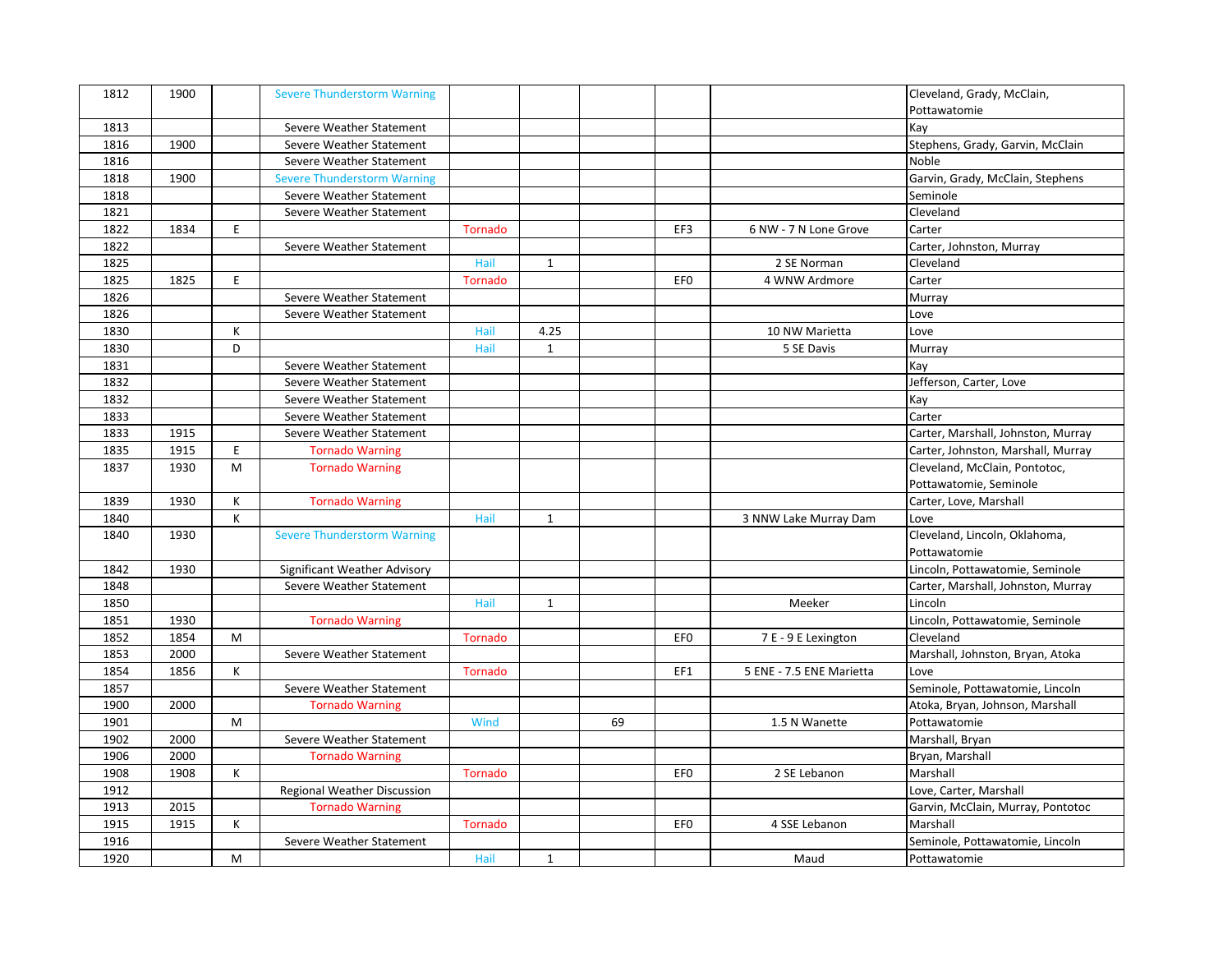| 1923 |      |   | Severe Weather Statement           |         |              |    |                 |                         | Pontotoc                                |
|------|------|---|------------------------------------|---------|--------------|----|-----------------|-------------------------|-----------------------------------------|
| 1925 |      |   |                                    | Wind    |              | 75 |                 | 4 N Ada                 | Pontotoc                                |
| 1925 | 2015 |   | <b>Severe Thunderstorm Warning</b> |         |              |    |                 |                         | Hughes, McClain, Pontotoc,              |
|      |      |   |                                    |         |              |    |                 |                         | Pottawatomie, Seminole                  |
| 1926 | 2015 | N | <b>Tornado Warning</b>             |         |              |    |                 |                         | Carter, Garvin, Johnson, Murray,        |
|      |      |   |                                    |         |              |    |                 |                         | Pontotoc                                |
| 1932 |      |   |                                    | Hail    | $\mathbf{1}$ |    |                 | 12 SW Ada               | Pontotoc                                |
| 1935 |      |   | Severe Weather Statement           |         |              |    |                 |                         | Carter, Pontotoc, Garvin, Johnston,     |
|      |      |   |                                    |         |              |    |                 |                         | Murray                                  |
| 1945 | 2030 |   | <b>Tornado Warning</b>             |         |              |    |                 |                         | Hughes, Pontotoc, Seminole              |
| 1945 |      |   | Severe Weather Statement           |         |              |    |                 |                         | Garvin, Murray, McClain, Pontotoc       |
| 1948 |      |   | Severe Weather Statement           |         |              |    |                 |                         | Murray                                  |
| 1948 |      |   | Severe Weather Statement           |         |              |    |                 |                         | Atoka, Marshall, Bryan, Johnston        |
| 1950 |      | N |                                    | Hail    | $\mathbf{1}$ |    |                 | 0.5 E Turner Falls      | Murray                                  |
| 1950 | 2100 |   | Severe Weather Statement           |         |              |    |                 |                         | Murray, Carter, Johnston, Marshall,     |
|      |      |   |                                    |         |              |    |                 |                         | Bryan, Atoka, Coal                      |
| 1953 | 2100 |   | <b>Tornado Warning</b>             |         |              |    |                 |                         | Bryan                                   |
| 2004 | 2100 | N | <b>Tornado Warning</b>             |         |              |    |                 |                         | Atoka, Bryan, Carter, Coal, Johnston,   |
|      |      |   |                                    |         |              |    |                 |                         | Marshall, Murray                        |
| 2004 | 2100 |   | Regional Weather Discussion        |         |              |    |                 |                         | Love, Carter, Marshall, Johnston,       |
|      |      |   |                                    |         |              |    |                 |                         | Jefferson                               |
| 2004 | 2115 |   | Severe Weather Statement           |         |              |    |                 |                         | Pontotoc, Johnston, Hughes, Coal, Atoka |
|      |      |   |                                    |         |              |    |                 |                         |                                         |
| 2005 | 2009 | N |                                    | Tornado |              |    | EF <sub>0</sub> | 4 SW - 3 S Mill Creek   | Johnston                                |
| 2005 | 2100 |   | <b>Severe Thunderstorm Warning</b> |         |              |    |                 |                         | Carter, Jefferson, Johnston, Love,      |
|      |      |   |                                    |         |              |    |                 |                         | Marshall                                |
| 2009 | 2115 |   | <b>Severe Thunderstorm Warning</b> |         |              |    |                 |                         | Atoka, Coal, Hughes, Johnston, Pontotoc |
|      |      |   |                                    |         |              |    |                 |                         |                                         |
| 2012 |      |   | Severe Weather Statement           |         |              |    |                 |                         | Carter, Marshall, Murray, Atoka,        |
|      |      |   |                                    |         |              |    |                 |                         | Johnston, Bryan, Coal                   |
| 2015 |      |   |                                    | Hail    | $\mathbf{1}$ |    |                 | 5 S Fittstown           | Pontotoc                                |
| 2016 |      |   | Severe Weather Statement           |         |              |    |                 |                         | Clay                                    |
| 2017 | 2100 |   | <b>Tornado Warning</b>             |         |              |    |                 |                         | Carter, Johnson, Love, Marshall         |
| 2021 | 2115 |   | Significant Weather Advisory       |         |              |    |                 |                         | Clay                                    |
| 2027 |      |   | Severe Weather Statement           |         |              |    |                 |                         | Pontotoc, Johnston, Hughes, Coal, Atoka |
|      |      |   |                                    |         |              |    |                 |                         |                                         |
| 2035 | 2115 |   | <b>Tornado Warning</b>             |         |              |    |                 |                         | Clay                                    |
| 2036 |      |   | Severe Weather Statement           |         |              |    |                 |                         | Clay                                    |
| 2039 |      |   | Severe Weather Statement           |         |              |    |                 |                         | Atoka, Johnston, Bryan, Coal            |
| 2042 | 2045 | N |                                    | Tornado |              |    | EF <sub>2</sub> | 1.5 SSW - 2 SSE Coleman | Johnston, Atoka                         |
| 2043 |      |   | Severe Weather Statement           |         |              |    |                 |                         | Carter, Love, Marshall, Johnston,       |
|      |      |   |                                    |         |              |    |                 |                         | Jefferson                               |
| 2043 |      |   | Severe Weather Statement           |         |              |    |                 |                         | Johnston                                |
| 2048 |      |   | Severe Weather Statement           |         |              |    |                 |                         |                                         |
| 2052 | 2200 |   | Hazardous Weather Outlook          |         |              |    |                 |                         | Love, Marshall, Bryan                   |
| 2054 | 2145 |   | <b>Tornado Warning</b>             |         |              |    |                 |                         | Atoka, Bryan                            |